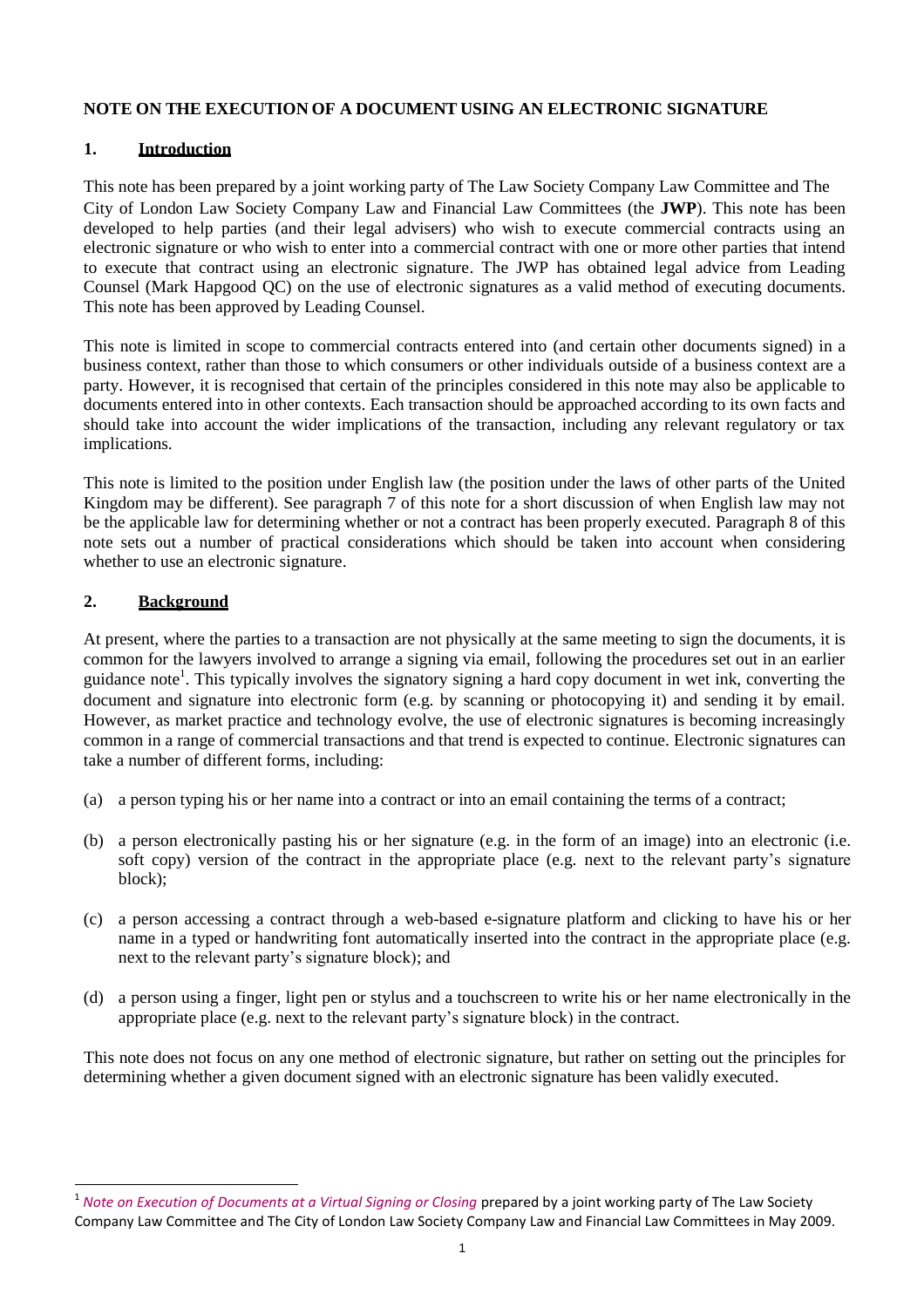## **3. Legislative framework**

Regulation (EU) No 910/2014 (the **eIDAS Regulation**) has direct effect in EU Member States from 1 July  $2016<sup>2</sup>$  It establishes an EU-wide legal framework for electronic signatures (as well as for electronic seals, electronic time stamps, electronic registered delivery services and website authentication, all of which are outside the scope of this note).

The eIDAS Regulation defines:

- (a) an "*electronic signature*" as "data in electronic form which is attached to or logically associated with other data in electronic form and which is used by the signatory to sign";
- (b) an "*advanced electronic signature*" as one which meets the following requirements: (i) it is uniquely linked to the signatory; (ii) it is capable of identifying the signatory; (iii) it is created using electronic signature creation data that the signatory can, with a high level of confidence, use under his sole control; and (iv) it is linked to the data signed therewith in such a way that any subsequent change in the data is detectable; and
- (c) a "*qualified electronic signature*" as "an advanced electronic signature that is created by a qualified electronic signature creation device, and which is based on a qualified certificate for electronic signatures".

Articles 25(2) and (3) of the eIDAS Regulation provide that a qualified electronic signature shall have the equivalent legal effect of a handwritten signature and that a qualified electronic signature based on a qualified certificate issued in one Member State shall be recognised as a qualified electronic signature in all other Member States. However, Article 25(1) of the eIDAS Regulation also provides that an electronic signature shall not be denied legal effect and admissibility as evidence in legal proceedings solely on the grounds that it is in an electronic form or that it does not meet the requirements for qualified electronic signatures. Furthermore, Recital 49 of the eIDAS Regulation states that (apart from the requirements for qualified electronic signatures) it is for national law to define the legal effect of electronic signatures.

As at the date of this note, qualified electronic signatures are not commonly used in England. Therefore, neither the concept of a qualified electronic signature nor the provisions of Articles 25(2) and (3) of the eIDAS Regulation have been relied on in reaching the conclusions set out in this note.

The Electronic Communications Act 2000 (the **ECA 2000**) provides a statutory framework for the admissibility of electronic signatures in England and Wales. Section 7(1) of the ECA 2000 provides that in any legal proceedings (a) an electronic signature incorporated into or logically associated with a particular electronic communication or particular electronic data, and (b) the certification by any person of such a signature, shall each be admissible in evidence in relation to any question as to the authenticity or integrity of the communication or data. Although the ECA 2000 deals with the admissibility of electronic signatures, it does not deal with the validity of electronic signatures. The conclusions about the validity of electronic signatures set out in this note are therefore based on wider principles of English common law.

In addition, Section 8 of the ECA 2000 provides for the UK government to modify by statutory instrument (**SI**) any enactment which requires something to be done or evidenced in writing, to be authorised by a person's signature or seal or to be delivered as a deed or witnessed. Although more than 50 such SIs have been enacted under the ECA 2000, there are many statutory provisions imposing execution formalities which have not been addressed in this manner. However, in the opinion of Leading Counsel and the JWP, the fact that an SI has not been enacted under the ECA 2000 in respect of a particular statutory provision imposing an execution formality does not mean that a contract subject to such provision cannot be executed using an electronic signature (and this is supported by the eIDAS Regulation).

 2 The ECA 2000 and the Electronic Signatures Regulations 2002, derived in part from Directive 1999/93/EC, previously applied in England and Wales. The eIDAS Regulation repealed Directive 1999/93/EC with effect from 1 July 2016 and the Electronic Identification and Trust Services for Electronic Transactions Regulations 2016 amended the ECA 2000 and repealed the Electronic Signatures Regulations 2002 with effect from 22 July 2016, subject in both cases to certain transitional provisions.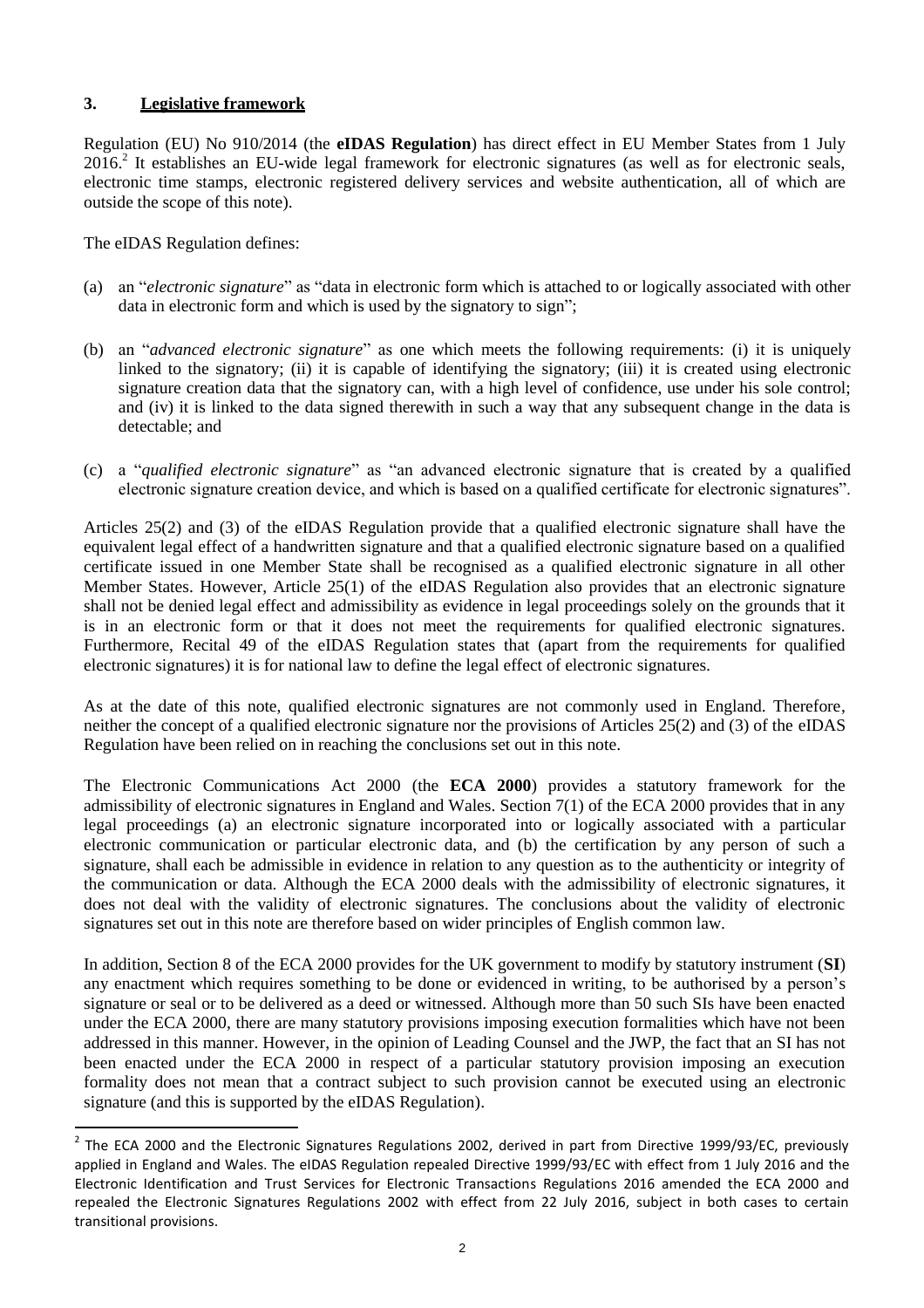### **4. Using electronic signatures to execute English law governed documents**

#### **4.1 Simple contracts**

In the absence of any (usually statutory) requirement, there is no need under English law for contracts to be in any particular form; in fact they can be entered into orally, provided there is offer and acceptance, consideration, certainty of terms and an intention to be legally bound. Therefore, a simple contract may be concluded using an electronic signature.

#### **4.2 Documents subject to a statutory requirement to be in writing and/or signed and/or under hand**

A number of types of document are subject to specific formalities imposed by statute, including a requirement for the document to be in writing and/or signed and/or under hand. Examples include:

- (a) Section 4 of the Statute of Frauds 1677 requires a guarantee or a memorandum or note thereof to be in writing and signed by the guarantor or some other person authorised by the guarantor to do so;
- (b) Section 2 of the Law of Property (Miscellaneous Provisions) Act 1989 (the **LP(MP)A 1989**) requires a contract for the sale or other disposition of an interest in land in England and Wales to be in writing and signed;
- (c) Section 53(1) of the Law of Property Act 1925 (the **LPA 1925**) requires a disposition of an equitable interest to be in writing, signed by the person disposing of it or by his properly authorised agent;
- (d) a statutory assignment within Section 136 of the LPA 1925 must (among other requirements) be in writing and signed by the assignor;
- (e) under Section 83 of the Bills of Exchange Act 1882, a promissory note must (among other requirements) be in writing and signed by the maker;
- (f) under Section 90(3) of the Copyright, Designs and Patents Act 1988, an assignment of copyright is not effective unless it is in writing signed by or on behalf of the assignor; and
- (g) under Section 1(1) of the Stock Transfer Act 1963, registered securities may be transferred by means of an instrument under hand in the form set out in Schedule 1 to the Act.

In the opinion of Leading Counsel and the JWP, a contract executed using an electronic signature (and which may exist solely in electronic form) satisfies a statutory requirement to be in writing and/or signed and/or under hand for the following reasons.

(i) **Writing**: The Interpretation Act 1978 defines "writing" to include "typing, printing, lithography, photography and other modes of representing or reproducing words in a visible form". Where the contract is represented on a screen (including a desktop, laptop, tablet or smartphone) in a manner which enables a person to read its terms properly, it will be "in writing" at that point. For example, in *Golden Ocean Group Limited v Salgaocar Mining Industries PVT Ltd and another* [2012] EWCA Civ 265 (**Golden Ocean**), the Court of Appeal found that the exchange of a number of emails could lead to the conclusion of an agreement in writing for the purposes of the Statute of Frauds 1677.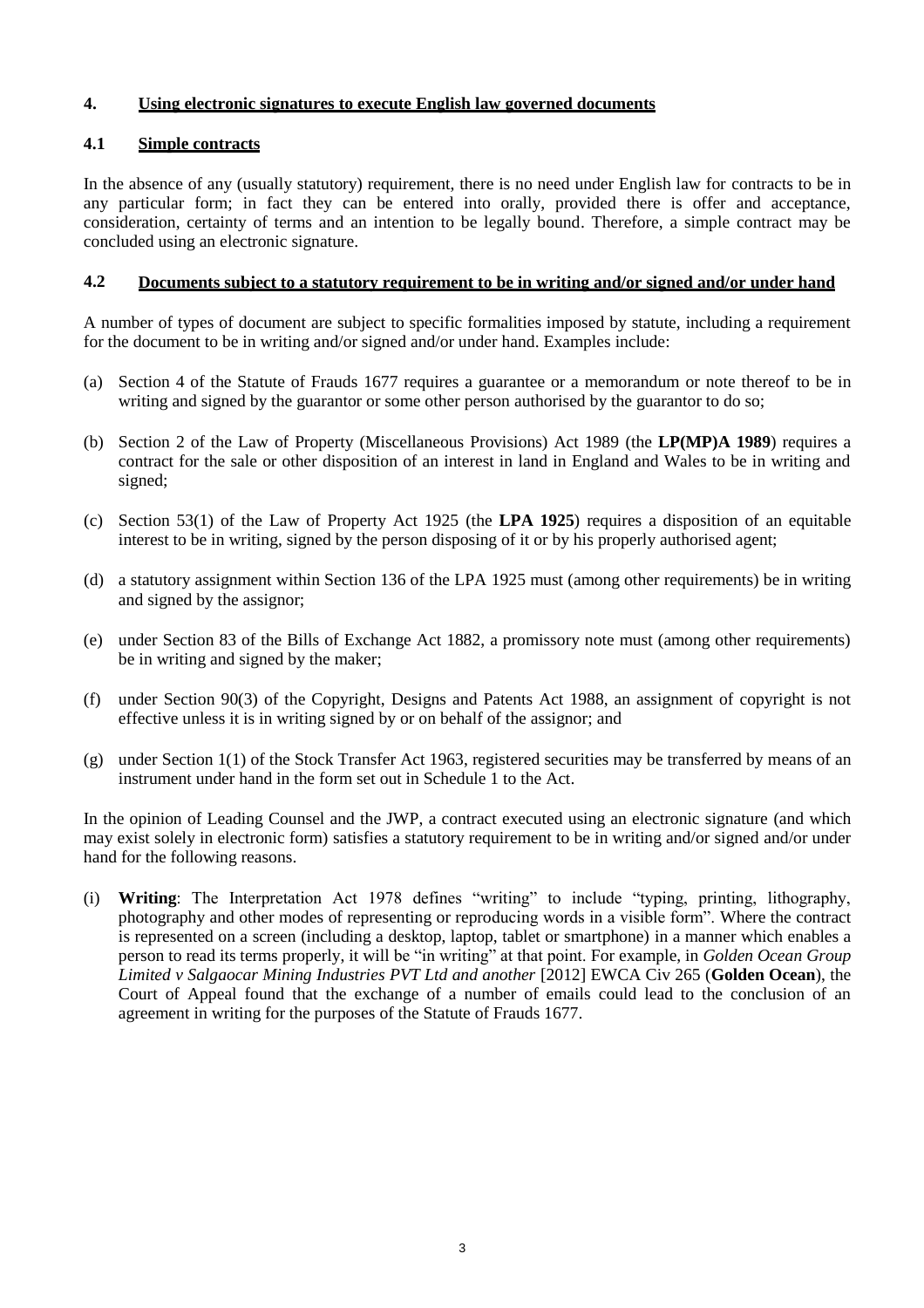- (ii) **Signature**: The test for determining whether or not something is a signature is whether the mark which appears in a document was inserted in order to give, and with the intention of giving, authenticity to it. Therefore, provided that the signatory inserts an electronic signature into the appropriate place (e.g. next to the relevant party's signature block) in a document with the intention of authenticating the document, a statutory requirement for that document to be signed will be satisfied. It does not matter how the signatory inserted the electronic signature into the document (e.g. using any of the methods specified in paragraphs 2(a)-(d) above), nor does it matter in what form that signature was inserted (e.g. a handwritten signature, a generic handwriting font, a typed font, etc.). Leading Counsel has advised that *J Pereira Fernandes SA v Mehta* [2006] EWHC 813 (Ch) is authority that typing a name into an email satisfies a statutory requirement for a document to be signed (and this position was confirmed in *Green (Liquidator of Stealth Construction Ltd) v Ireland* [2011] EWHC 1305 (Ch)) and Golden Ocean is authority that an electronic signature has the same legal status as a wet ink signature, the key question being whether or not the purpose of the signature is to authenticate the document.
- (iii) **Under hand**: A document is generally understood to have been executed under hand if it has been executed otherwise than by deed. The insertion of an electronic signature with the relevant authenticating intention would be sufficient for a document to have been executed under hand.

### **4.3 Deeds**

At common law, a deed must be in writing. Given the willingness of the courts to interpret various statutory requirements for writing to include the situation where a document is represented on a screen and executed with an electronic signature, in the opinion of Leading Counsel and the JWP, the approach outlined above would apply in respect of deeds. For the execution of deeds:

- (a) Section 46 of the Companies Act 2006 (the **CA 2006**) provides that a document is validly executed as a deed by a company incorporated under the CA 2006 if it is duly executed and is delivered as a deed.
	- (i) Section 44 of the CA 2006 provides that one of the ways in which a document can be validly executed by a company incorporated under the CA 2006 is by signature by two directors or by one director and the company secretary (**authorised signatories**). In the opinion of Leading Counsel and the JWP, this can be achieved by each of two authorised signatories signing the deed (using an electronic signature or another acceptable method) either in counterpart or by one authorised signatory signing, followed by the other adding his or her signature to the same version (electronic or hard copy) of the deed.
	- (ii) In the opinion of Leading Counsel and the JWP, delivery can be achieved through electronic signing, but the parties will have to take steps to ensure the signing arrangements adequately address when delivery takes place, particularly if the parties propose that their lawyers hold their signed documents to the order of the relevant party prior to the deed coming into effect.
- (b) Section 1(3) of the LP(MP)A 1989 provides that an instrument is validly executed as a deed by an individual (including an individual acting under a power of attorney) if it is signed by him in the presence of a witness who attests the signature (and, by Section 1(4), "sign" includes making ones mark on the instrument). Section 44 of the CA 2006 provides that another of the ways in which a document can be validly executed by a company incorporated under the CA 2006 is if it is signed on behalf of the company by a director of the company in the presence of a witness who attests the signature. In the opinion of Leading Counsel and the JWP, where a suitable signatory signs a deed using an electronic signature and another individual genuinely observes the signing (i.e. he or she has sight of the act of signing and is aware that the signature to which he or she is attesting is the one that he or she witnessed), he or she will be a witness for these purposes. If that witness subsequently signs the adjacent attestation clause (using an electronic signature or otherwise), that deed will have been validly executed. The practical means of witnessing different forms of electronic signature will need to be settled on a case-by-case basis, with consideration given to the evidential weight of the form agreed (see paragraph 5 below). However, in the opinion of Leading Counsel and the JWP, it is best practice for the witness to be physically present when the signatory signs, rather than witnessing through a live televisual medium (such as a video conferencing facility), in order to minimise any evidentiary risk as to whether the person genuinely witnessed the signing.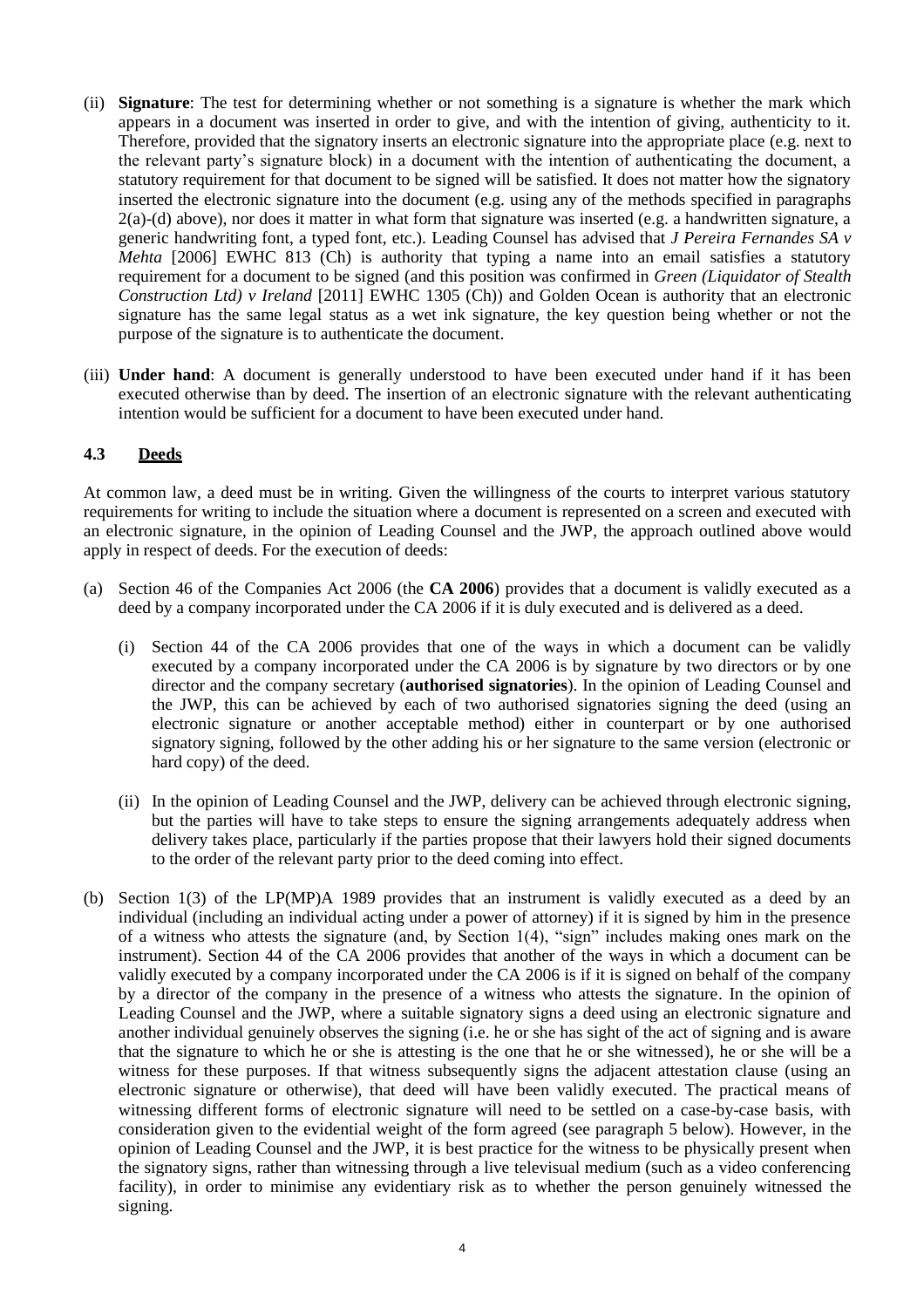## **4.4 Companies incorporated under the CA 2006: minutes and resolutions**

Leading Counsel has advised that:

- (a) a document (including minutes of a directors' meeting under Section 249 of the CA 2006 and a members' written resolution under Section 296 of the CA 2006) signed with an electronic signature by a person and sent or supplied to a company will have been sufficiently authenticated for the purposes of Section 1146 of the CA 2006 if:
	- (i) it is sent or supplied in hard copy form by or on behalf of the person who signed it; or
	- (ii) it is sent or supplied in electronic form, provided that the identity of the sender is confirmed in a manner specified by the company or (where no such manner has been specified by the company) if the communication contains or is accompanied by a statement of the identity of the sender and the company has no reason to doubt the truth of that statement;
- (b) minutes of the proceedings of a general meeting that are signed by the chairman using an electronic signature constitute evidence of the proceedings of that meeting in accordance with Section 356(4) of the CA 2006 and a record of a resolution passed otherwise than at a general meeting that is signed by a director or the company secretary using an electronic signature constitutes evidence of the passing of that resolution in accordance with Section 356(2) of the CA 2006; and
- (c) the directors of a company that has adopted the CA 2006 Model Articles for private companies limited by shares, the CA 2006 Model Articles for public companies limited by shares or the Companies Act 1985 Table A articles may take a decision or pass a directors' written resolution (as applicable) under those articles by the relevant directors signing a resolution using an electronic signature.

### **4.5 Using a combination of execution methods**

If one (or some) parties to a document (including any witnesses) wish to sign using an electronic signature, while another (or others) would prefer to use another acceptable method (e.g. a wet-ink signature), there is no reason why the document cannot be signed using a combination of different methods, so long as each party uses a valid signature method, although there may be practical advantages (e.g. electronic storage) if a document is created only in an electronic process.

# **5. Evidential weight**

Section 7 of the ECA 2000 provides that in any legal proceedings, an electronic signature incorporated into a particular electronic communication shall be admissible in evidence in relation to any question as to the authenticity of that communication or as to the integrity of that communication. Leading Counsel has advised that, if the authenticity of a document signed using an electronic signature were to be challenged, an English court would accept the document bearing the electronic signature as *prima facie* evidence that the document was authentic and, unless the opponent adduced some evidence to the contrary, that would be sufficient to deal with the challenge. These are the same principles that an English court would apply in relation to wet-ink signatures.

The person alleging that the document was not authentic (e.g. produced fraudulently, not signed by the person who had purportedly done so or not properly witnessed) would need to prove, on a balance of probabilities, that this was the case. The Code of Conduct of the Solicitors Regulation Authority provides that a solicitor should not allege fraud without material which he or she reasonably believes shows, on the face of it, a case of fraud. Under the Bar Standards Board Code of Conduct it is necessary to have reasonably credible material which establishes an arguable case of fraud before a barrister can plead fraud. Although it would not (in the absence of handwriting) be possible to adduce evidence of a handwriting expert, there is a spectrum of evidence that might be used to prove the authenticity of a particular signature. It may be possible, for example, to show (i) that the purported signatory or witness accessed the electronic document via his or her email account or computer, (ii) the location in which it was accessed, (iii) that he or she used a password and/or PIN or encryption key in order to access the document (if that was the case), (iv) the time at which he or she applied his or her signature; and/or (v) that the document had not been amended between when it was uploaded to the electronic signature platform and when the final signatory executed it.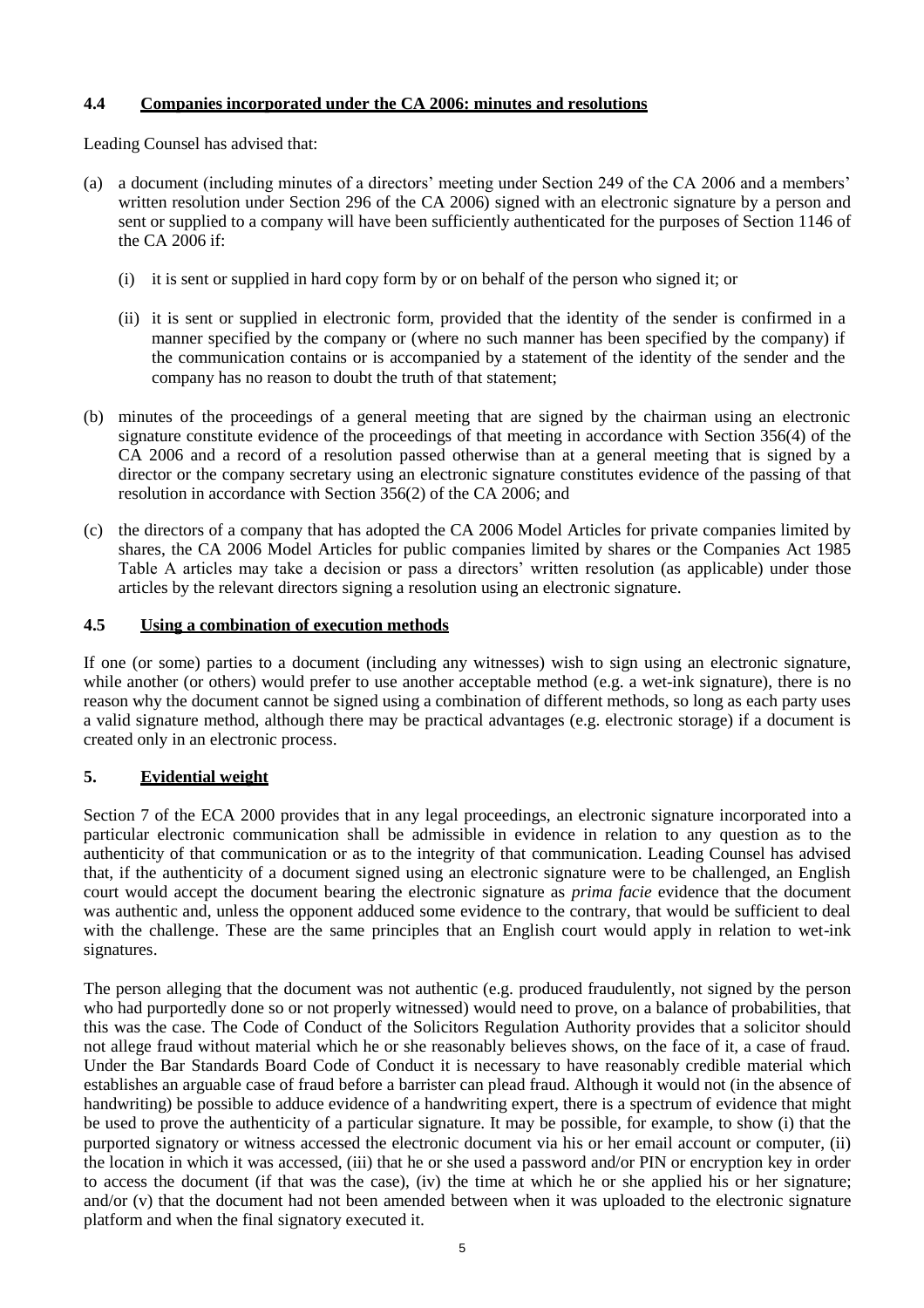On certain transactions solicitors may be involved in checking the identity of a signatory, the authenticity of a signature and/or the question of whether or not a document has been properly approved. On other transactions the identity, authenticity and approval may be assumed. The use of electronic signatures will not change this.

## **6 Originals and counterparts**

Leading Counsel has advised that:

- (a) it is possible, depending on the facts, to have multiple originals of a document in both electronic and hardcopy form (including, for example, where the parties intend for multiple originals to be produced in electronic and/or hard-copy form), but it would not be appropriate if it would conflict with other legal requirements (as would be the case with, for example, promissory notes);
- (b) where a document has been executed electronically with each signatory applying his or her signature to the same file uploaded to the relevant electronic signature platform, the signatories will be deemed to have signed the same counterpart;
- (c) where a document has been executed electronically, there is no need as a matter of English law for an additional wet-ink version to be executed, although there may be practical reasons for doing so (see paragraphs 7(b) and 8(d));
- (d) where a document has been executed using a combination of electronic and wet-ink signatures, the parties or their legal advisers may wish to create a composite document (either by using a hard-copy print out of the electronically-signed document and the wet-ink signed pages or by scanning the wet-ink signed pages and creating a composite electronic document) and to the extent that the document is required to be produced in evidence, an English court would accept this composite document;
- (e) to the extent that an original of a document executed electronically is required to be produced in evidence, an English court would accept an electronic version of that executed document or a hard-copy print out;
- (f) where an undated document is executed electronically, it may be validly dated with the authority of the parties (i) by inserting the date electronically or (ii) by printing it out and inserting the date by hand; and
- (g) after a document has been executed electronically, amendments may be made to it (electronically or in manuscript) to the same extent as amendments may be made in manuscript to a document executed in wet ink.

# **7. Conflicts of law issues**

-<br>3

In certain circumstances, the parties to a document to be signed using an electronic signature may wish to seek advice from counsel in another jurisdiction. For example:

# **(a) Where a document governed by English law is to be executed by an overseas company<sup>3</sup>** :

(i) In any litigation in the English courts, the courts will be obliged to apply Article 11 of Regulation (EC) No 593/2008 on the law applicable to contractual obligations (the **Rome I Regulation**) to determine questions as to which law should be applied to ascertain whether or not a contract is formally valid (assuming it is a civil and commercial matter and its subject matter is not excluded from the Rome I Regulation). Article 11 of the Rome I Regulation provides that one of the ways in which a contract is formally valid is if it satisfies the formal requirements of the law which governs it (although this rule does not apply to consumer contracts and there are specific provisions to be considered for contracts concerning rights in rem in immovable property and for tenancies of immovable property). Therefore, for matters within the scope of the Rome I Regulation in any action brought in the English courts, a contract governed by English law will be upheld as validly executed so long as it has been validly executed as a matter of English law.

i.e. a company which is not incorporated under the CA 2006.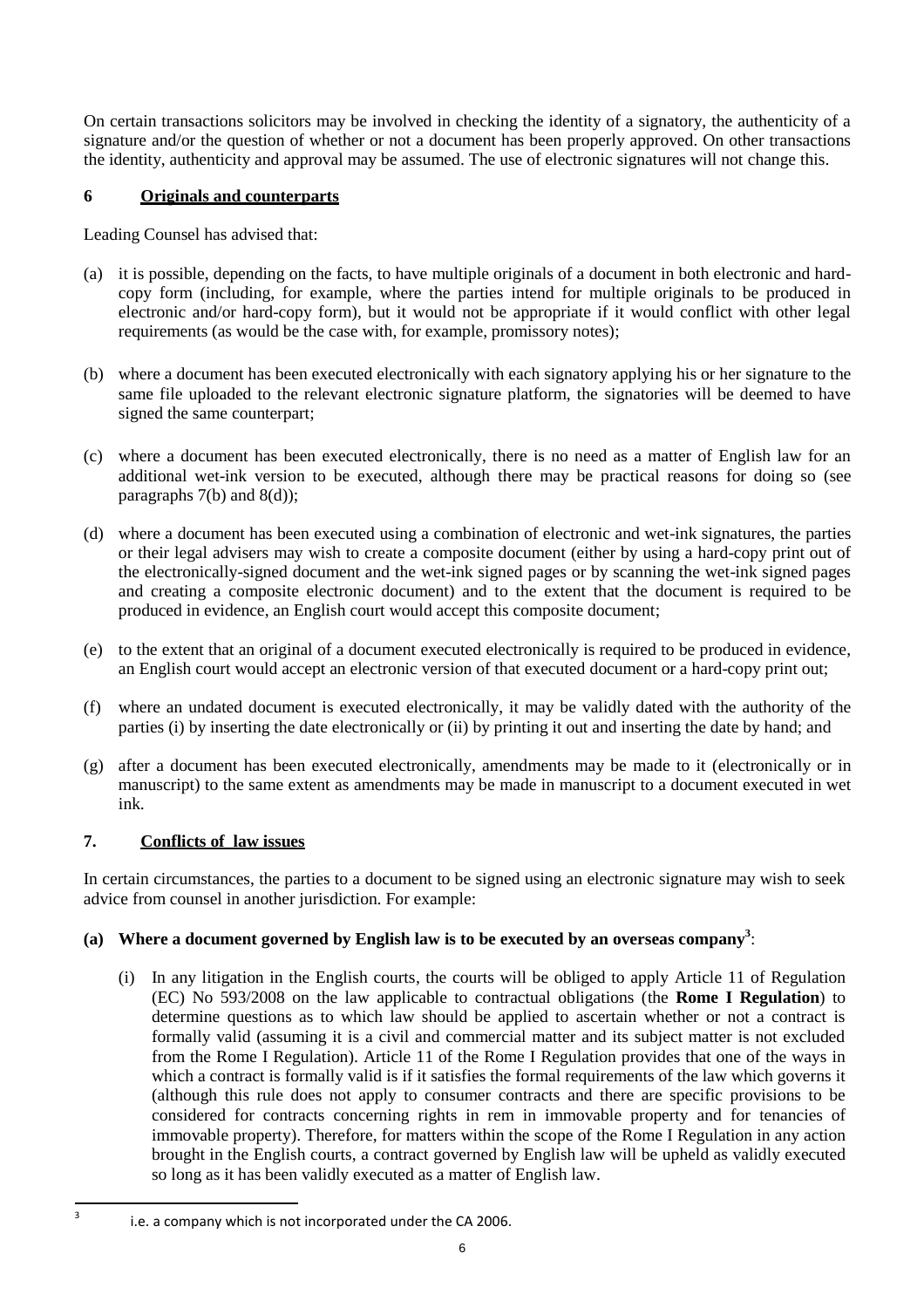- (ii) Section 44(1) of the CA 2006, as modified by the Overseas Companies (Execution of Documents and Registration of Charges) Regulations 2009, provides that, as a matter of English law, a document (including a deed) can be validly executed by an overseas company (x) by the affixing of the company's common seal; (y) if it is executed in any manner permitted by the laws of the territory in which the company is incorporated for the execution of documents by such a company; or (z) if it is signed by a person who, in accordance with the laws of the territory in which the company is incorporated, is acting under the authority (express or implied) of the company and it is expressed (in whatever form of words) to be executed by the company.
- (iii) Therefore, if an overseas company executes an English law governed contract using an electronic signature, provided that the relevant signatory is (as a matter of the laws of the territory in which the company is incorporated) acting under the authority (express or implied) of the company, that contract will have been validly executed as a matter of English law. The question of the authority of a signatory, including any limitations on the scope of that authority and the manner in which the company binds itself (i.e. whether signature by electronic means is excluded), is a matter of the laws of the territory in which the company is incorporated (as is the question of that company's capacity).
- **(b) Where any litigation, or other action, in relation to a document governed by English law may take place, or be required, outside England**: Examples include where (i) there is a foreign jurisdiction clause in an English law contract, (ii) an English judgment needs to be enforced in another jurisdiction, (iii) a claim needs to be made in a non-English insolvency proceeding, (iv) a document needs to be notarised or apostilled and (v) a registration needs to be made at a non-English registry. In such circumstances, parties may wish to seek local law advice in advance of signing by electronic signature. Where such action may take place elsewhere in the European Union, parties may wish to consider the feasibility of using a qualified electronic signature (see paragraph 3 of this note).
- **(c) Where a document is governed by a law other than English law**: Whether or not such a document can be validly executed using an electronic signature and the steps required in order for such an execution to be valid are matters of the governing law and, in some jurisdictions, the impact of the law of the forum where the document is relied upon and are beyond the scope of this note.

#### **8. Certain other considerations**

This note is limited to the question of whether or not an electronic signature can be used to validly execute a commercial contract as a matter of English law. However, where one or more parties to a contract are contemplating using an electronic signature, there are a number of other legal and practical matters which they or their legal advisers might need to consider, including the following.

- (a) Does an entity intending to execute the contract using an electronic signature have the corporate capacity and authority to do so? This will depend on the facts, but should not differ from the position where the party is executing the contract with a pen, unless there is something in its constitutional documents or board resolutions restricting it from using an electronic signature. In the absence of any specific restriction, it is not necessary to include a reference to electronic signature in any board resolution or for the constitutional documents to specifically reference the fact that the entity can enter into agreements or transactions which are signed electronically.
- (b) Is there sufficient certainty that the person purporting to sign using an electronic signature is in fact that person or acting under the authority of that person? Factors that might assist in this respect include (in particular, where the contract has been executed through an e-signing platform) whether the signatory had accessed the document using a particular email address or by inputting a unique access code and whether or not this can be confirmed (via a certificate or otherwise) by the platform provider.
- (c) Is the document to be distributed, signed and held electronically in a manner which is sufficiently secure? This will depend on the method used and on the degree of importance placed on IT security by the parties in question (for example, how valuable is the contract; how important is it to keep it confidential?), so it is something that each party should consider on a case-by-case basis and draw its own conclusions.